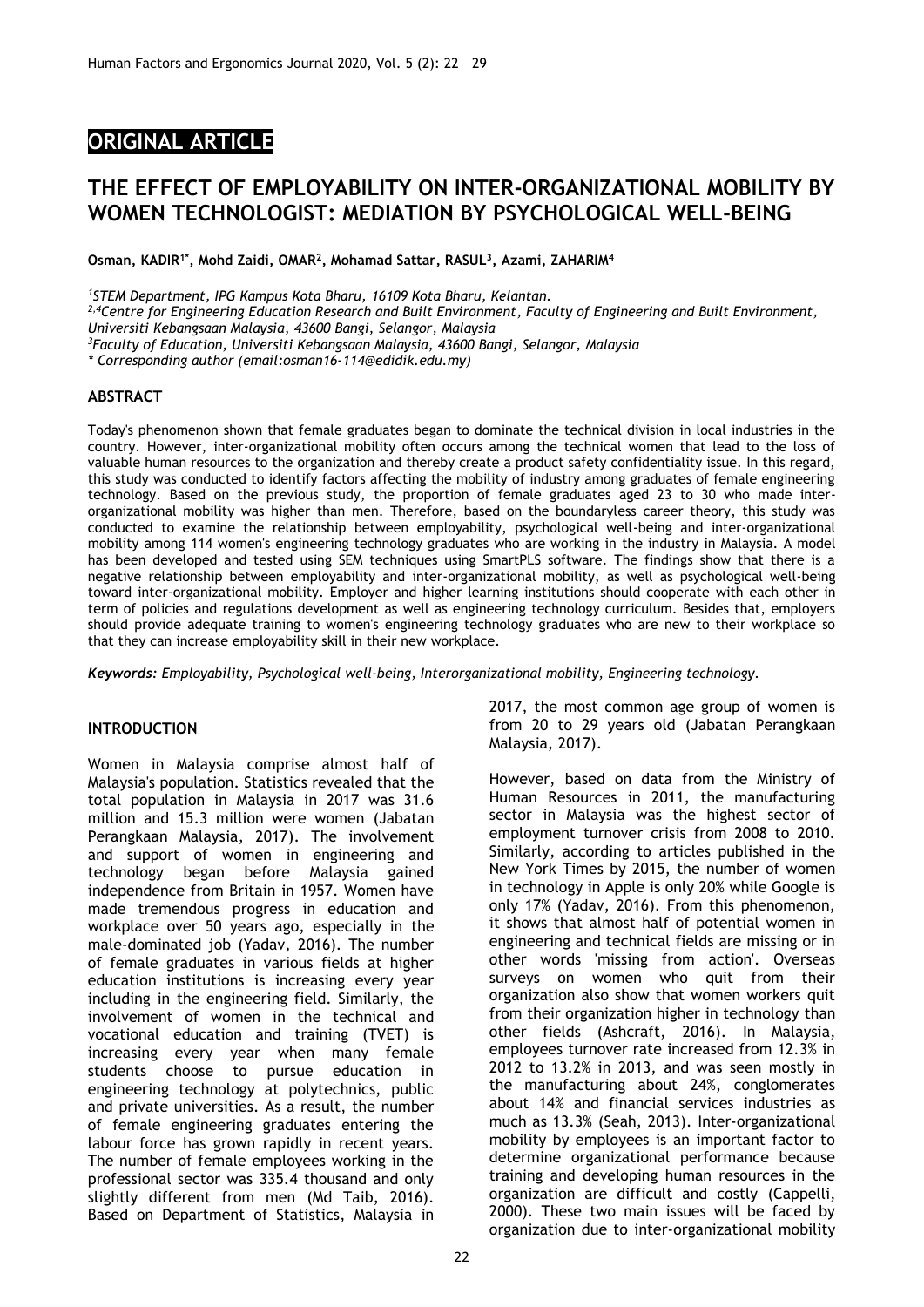phenomenon, namely technological knowledge spillovers, and relationship disadvantages (Mawdsley & Somaya, 2016).

Most of the previous studies on interorganizational mobility focus more on objective<br>career success where inter-organizational career success where mobility occurs due to objective career success such as salary and promotion (Igbaria, 1997; Samuel & Ramayah, 2016). However, this study focuses on psychological success based on gender. There are very limited studies in term of<br>subiective career success. especially on subjective career success, especially on psychological well-being. Therefore, one of the constructs to predict inter-organizational mobility in this study is psychological well-being. There are two objectives in the study regarding these problems which are:

Objective 1: Determine the relationship between the factors influences inter-organizational mobility among female engineering technology graduate in Malaysian industry.

Objective 2: Determine how psychological wellbeing may be relevant towards interorganizational mobility.

Objective 3: Determine the most significant contributing factors to inter-organizational mobility among female engineering technology graduate in Malaysian industry.

## **THE CONCEPT OF EMPLOYABILITY AND PSYCHOLOGICAL WELL-BEING FOR SUBJECTIVE CAREER SUCCESS**

Career mobility has been used by many researchers in various interpretations such as changing jobs, changing organizations and changing occupations (Feldman & Ng, 2007). Inter-organizational mobility (MOB) has been used to explain the attitudes of physical movement from current jobs and organization to new jobs and organizations (Volmer & Spurk, 2011). A person with high inter-organizational mobility chooses to work in different organizations.

Employability (EMP) is an individual's ability to expand and succeed in her career through her skills (Fugate, Kinicki, & Ashforth, 2004). Employability is not merely the ability to get a job but can maintain work throughout her career (Watts, 2006). Employability is defined as the ability of a person to gain employment and maintain their job in a formal organization (Hillage & Pollard, 1998). An individual's employability depends on the individual's knowledge, skills and attitudes on how they use the assets to be shown to employers.

Psychological well-being (PWB) is defined as the overall effectiveness of individual psychological

functions (Berkman, 1971). According to Arnold et al. (Arnold, Turner, Barling, Kelloway, & McKee, 2007), psychological well-being is defined as a combination of good feelings and works effectively. It is characterized by self-esteem with the ability to enjoy life, and happy with family, learning, interpersonal relationships, and achievement (Aronson, Wilson, & Akert, 1997). Psychological well-being can be defined as an individual's ability to deal with stress, avoid calmness, motivation and increase self-esteem in life.

A study on the relationship between employability, career mobility and work-life balance has been done on 152 MBA graduates in Malaysia and as a result, there has been an increasingly strong relationship between employability and career mobility when work-life balance is higher, while low work-life balance does not affect the relationship between employability and career mobility (Samuel & Ramayah, 2016). Similarly, with the findings by Nelissen, higher employability will result in job turnover (Nelissen, Forrier, & Verbruggen, 2017). There is also a study that shows that there is a negative relationship between employability and inter-organizational mobility for employees who have a short tenure (Acikgoz, Sumer, & Sumer, 2016). The core finding in this study was there was no direct effect between employability and inter-organizational mobility and its depend on job resources such as physical, psychological, social, or organizational aspects of the job (De Cuyper, Mauno, Kinnunen, & Mäkikangas, 2011).

A study by Wright & Bonett on job satisfaction and psychological well-being toward voluntary turnover found that job satisfaction influencing voluntary turnover when psychological well-being was high. The study conducted by Cuyper to identify the relationship between employability and job insecurity toward psychological wellbeing found that employability has a positive relationship with psychological well-being (Cuyper, Bernhard‐Oettel, Berntson, Witte, & Alarco, 2008). Employees with higher psychological well-being can reduce absenteeism, turnover and physical illness which give a direct impact on the performances of employees (Usman, 2017). However, very limited empirical research was done on the effect of psychological well-being toward interorganizational mobility.

# *Hypothesis Development*

Studies conducted by Samuel and Ramayah (Samuel & Ramayah, 2016) against MBA graduates who are working shows that there is a positive relationship between employability and inter-organizational mobility. However, this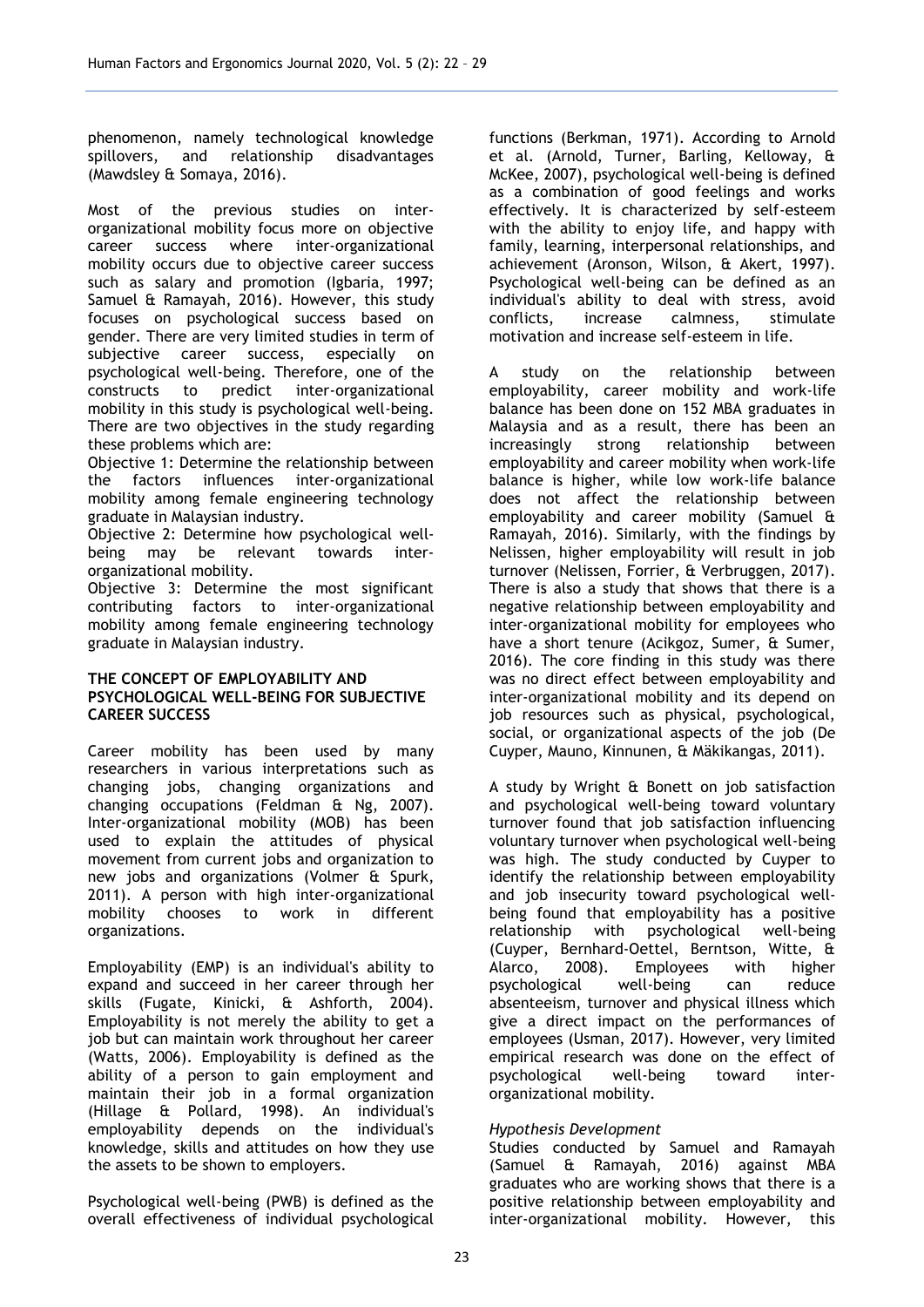phenomenon is different for the new women graduates. Based on the study conducted by Cuyper shows that employability has a relationship with inter-organizational mobility but depend on job resources (Cuyper et al., 2008; De Cuyper et al., 2011). Studied conducted by Wright and Bonett (Wright & Bonett, 2007) also was considered in developing the hypothesis. Based on boundaryless career theory and literature review as before, then the researcher proposes 3 hypotheses to be tested in this study:

Hypothesis 1: Psychological well-being has a negative relationship with inter-organizational mobility.

Hypothesis 2: Employability has a negative relationship with inter-organizational mobility.

Hypothesis 2: Employability has a positive relationship with psychological well-being. Hypothesis 4: Employability influence<br>psychological well-being which, in turn, psychological well-being influences inter-organizational mobility.

#### *Research Framework*

Based on hypotheses above, research framework was **proposed** as



[Figure](#page-2-0) **1** below.

<span id="page-2-0"></span>

## **Figure 1** Research Framework **METHODOLOGY**

## *Research Design*

The survey method was used in the study by using questionnaires for employability (Rothwell & Arnold, 2007), psychological well-being (Berkman, 1971) and organizational mobility (Briscoe, Hall, & DeMuth, 2006).

*Population*

The population chosen for this study are the working women who are graduated in engineering technology from public universities of Malaysia under MTUN (Technical Universities). They are from various disciplines such as civil, building services, mechanical, electric & electronic, and construction.

## *Sample*

The sample for this study consists of female engineering technology graduates with 1 to 10 years of working experience in various types of industry in Malaysia, mostly from electrical & electronic industries. The sample was selected by using purposive sampling based on preliminary data collected from the Malaysian Technical University Network (MTUN) alumni. Based on preliminary data, the researcher wrote to human resources management via mail to get approval to conduct the research. Upon approval from human resources management, the questionnaire was sent to respondents via email. A total of 114 female engineering technology graduates with a working experience at least 1 year have been identified as survey respondents. Data were stored in SPSS software for analysis. Respondent demographics profile in the study is figured in Table 1.

#### **Table 1** Respondent demographics profile

|                | Demographic<br>Characteristics | Profile      | Frequency | $\%$  |
|----------------|--------------------------------|--------------|-----------|-------|
| 1              | Age                            | 21 to 25     | 49        | 42.98 |
|                |                                | 26 to 30     | 57        | 50.00 |
|                |                                | 31 to 35     | 8         | 7.02  |
| $\overline{2}$ | Races                          | Malay        | 100       | 87.72 |
|                |                                | Chinese      | 5         | 4.39  |
|                |                                | Indian       | 6         | 5.26  |
|                |                                | Others       | 3         | 2.63  |
| 3              | Years<br>Graduated             | 2016 to 2017 | 80        | 70.18 |
|                |                                | 2014 to 2015 | 14        | 12.28 |
|                |                                | 2012 to 2013 | 13        | 11.40 |
|                |                                | 2010 to 2011 | 7         | 6.14  |

## *Instrument*

The instruments used in this study are based on established research instrument as [Table 2.](#page-3-0) A back-to-back translation process was conducted by 4 language experts. A pilot study was conducted using the instrument in dual language, (English & Bahasa Melayu) to 30 female engineering technology graduates. Alpha Cronbach for pilot study is as in [Table 2.](#page-3-0)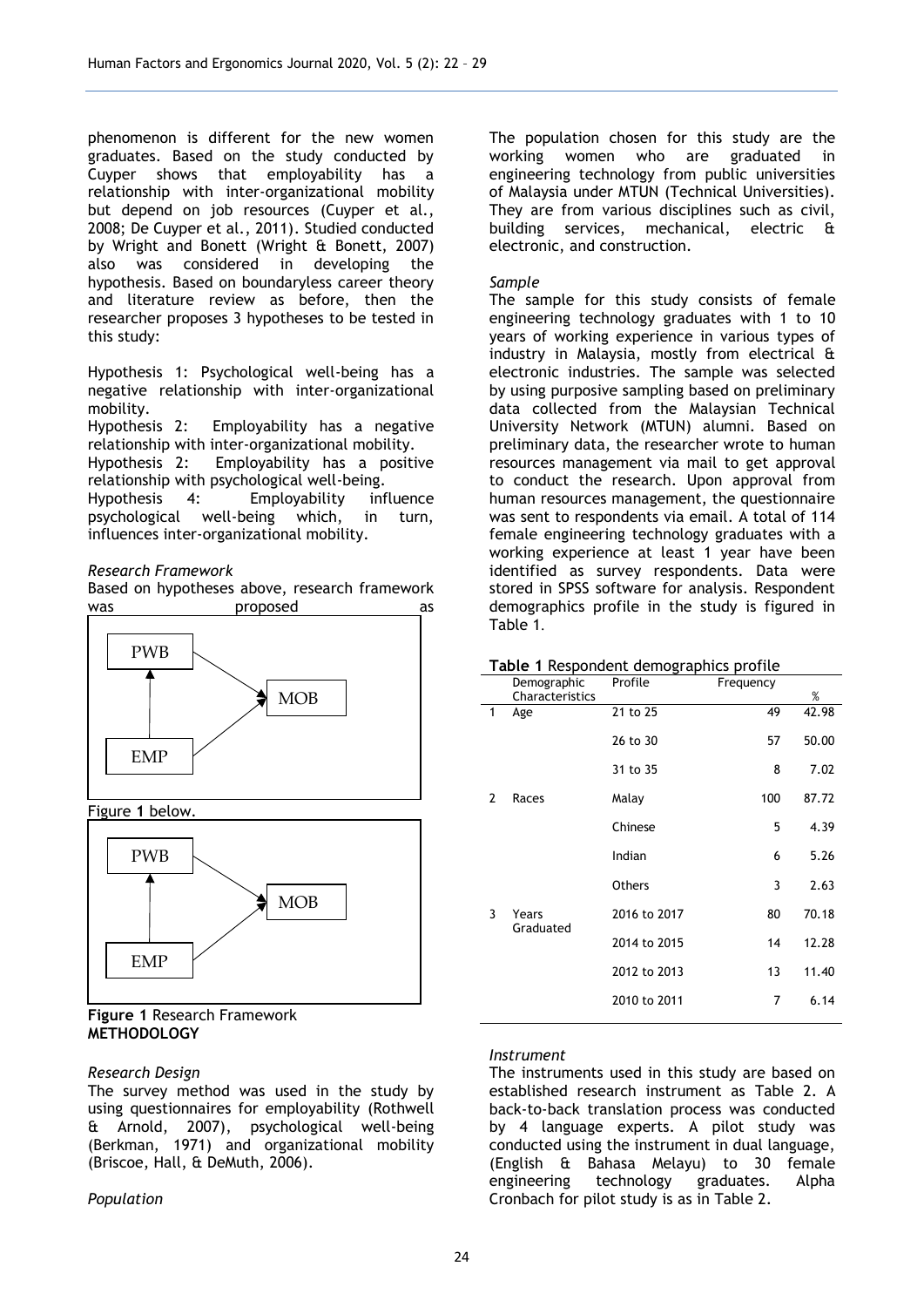#### <span id="page-3-0"></span>**Table 2** Research Instrument

| No | Construct            | Quantity | Alpha     | Alpha    |
|----|----------------------|----------|-----------|----------|
|    |                      | of Item  | Cronbach  | Cronbach |
|    |                      |          | (Previous | (Pilot   |
|    |                      |          | study)    | study)   |
| 1  | Inter-organizational | 5        | 0.75      | 0.678    |
|    | mobility (Briscoe et |          |           |          |
|    | al., 2006)           |          |           |          |
| 2  | Psychological well-  | 8        | 0.72      | 0.800    |
|    | being (Berkman,      |          |           |          |
|    | 1971)                |          |           |          |
| 3  | Employability        | 11       | 0.83      | 0.855    |
|    | (Rothwell & Arnold,  |          |           |          |
|    | 2007)                |          |           |          |

## **RESULT**

The structural equation modelling (SEM) technique using partial least squares (PLS) with SmartPLS 3.0 (Ringle, Wende, & Becker, 2015) software was used to analyses inferential statistics. First, an analysis was conducted to identify the effects of 'common method bias' to ensure that there is a representation of the response received from the respondent. For this purpose, a collinearity test using SmartPLS software was conducted to determine the existence of common method bias in a developed model. Based on [Table 3,](#page-3-1) there was no response bias noted in the analyses.

<span id="page-3-1"></span>

| <b>Table 3 Inner VIF Values</b> |            |
|---------------------------------|------------|
|                                 | <b>MOB</b> |
| <b>PWR</b>                      | 1.076      |
| <b>FMP</b>                      | 1.076      |

## *Measurement Model*

The measurement model was tested to validate the instruments as [Figure](#page-3-2) 2.



## <span id="page-3-2"></span>**Figure 2** Measurement model

Based on the measurement model, item for Kebolehgajian10, PWB5, PWB7, and PWB8 were deleted due to low loading.

| Table 4 Construct Reliability and Validity |  |  |
|--------------------------------------------|--|--|
|                                            |  |  |

|            | Cronbach's<br>Alpha | rho A | Composite<br>Reliability | Average<br>Variance<br>Extracted<br>(AVE) |
|------------|---------------------|-------|--------------------------|-------------------------------------------|
| <b>EMP</b> | 0.894               | 0.909 | 0.915                    | 0.525                                     |
| <b>MOB</b> | 0.780               | 0.819 | 0.844                    | 0.523                                     |
| <b>PWB</b> | 0.832               | 0.909 | 0.873                    | 0.581                                     |
|            |                     |       |                          |                                           |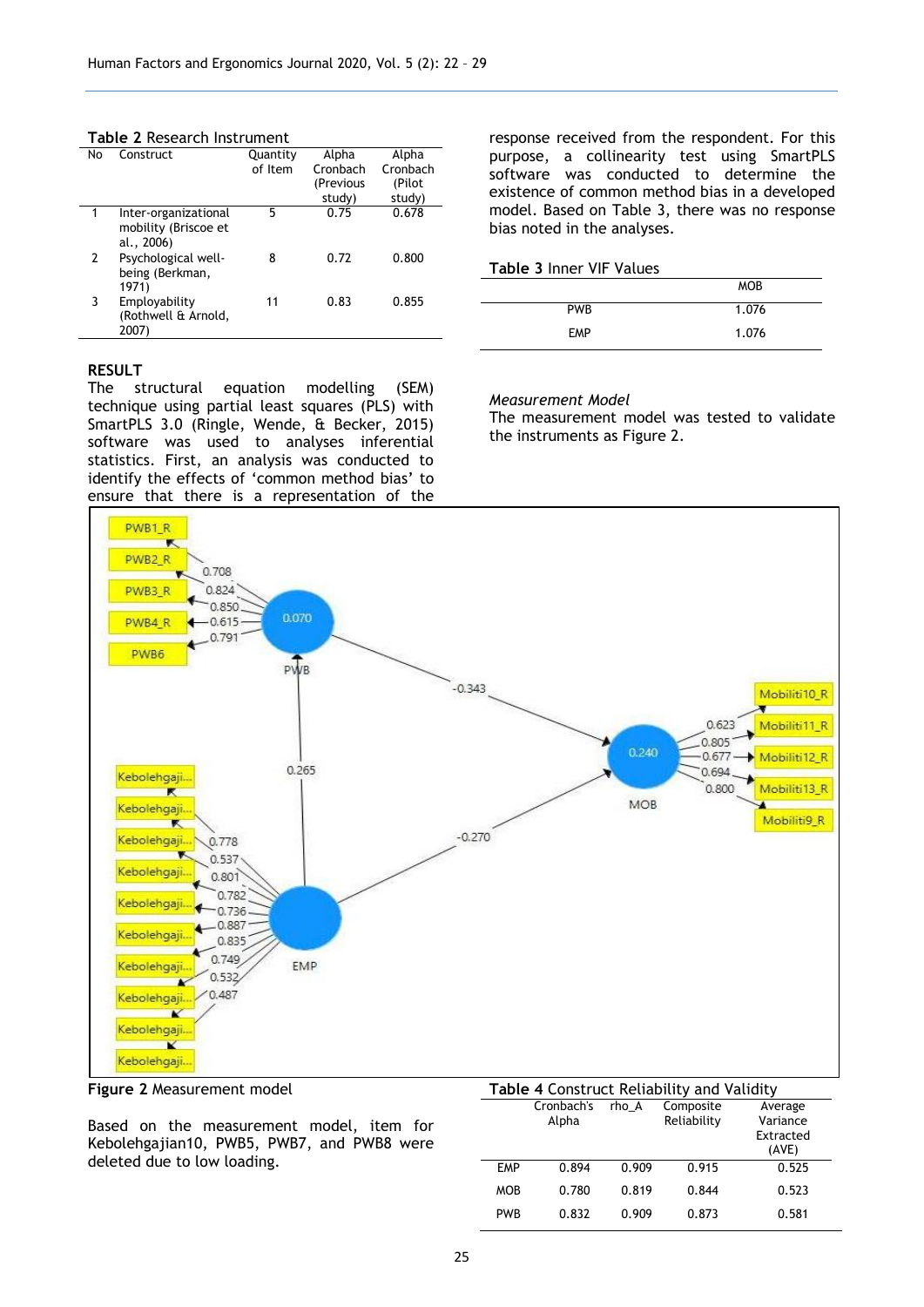| <b>Table</b><br>Discriminant Validity | 5.         | Fornell-Larcker | Criterion  | for        |
|---------------------------------------|------------|-----------------|------------|------------|
|                                       |            | <b>FMP</b>      | <b>MOB</b> | <b>PWB</b> |
|                                       | <b>EMP</b> | 0.725           |            |            |
|                                       | <b>MOB</b> | $-0.361$        | 0.723      |            |
|                                       | <b>PWB</b> | 0.265           | $-0.414$   | 0.762      |

| Mobiliti9 R      | $-0.349$ | 0.800    | $-0.386$ |
|------------------|----------|----------|----------|
| PWB1 R           | 0.159    | $-0.260$ | 0.708    |
| PWB2 R           | 0.196    | $-0.256$ | 0.824    |
| PWB3 R           | 0.204    | $-0.237$ | 0.850    |
| PWB4 R           | 0.061    | $-0.143$ | 0.615    |
| PW <sub>B6</sub> | 0.277    | $-0.488$ | 0.791    |

| Table 7 Heterotrait-Monotrait Ratio (htmt) |            |            |
|--------------------------------------------|------------|------------|
|                                            | <b>FMP</b> | <b>MOB</b> |
| <b>MOB</b>                                 | 0.404      |            |
| <b>PWR</b>                                 | 0.280      | 0.406      |

**Table 6** Cross Loadings

|                 | <b>EMP</b> | <b>MOB</b> | PWB      |
|-----------------|------------|------------|----------|
| Kebolehgajian1  | 0.778      | $-0.301$   | 0.116    |
| Kebolehgajian11 | 0.537      | $-0.131$   | 0.231    |
| Kebolehgajian2  | 0.801      | $-0.345$   | 0.246    |
| Kebolehgajian3  | 0.782      | $-0.292$   | 0.197    |
| Kebolehgajian4  | 0.736      | $-0.259$   | 0.200    |
| Kebolehgajian5  | 0.887      | $-0.284$   | 0.258    |
| Kebolehgajian6  | 0.835      | $-0.297$   | 0.116    |
| Kebolehgajian7  | 0.749      | $-0.265$   | 0.148    |
| Kebolehgajian8  | 0.532      | $-0.116$   | 0.194    |
| Kebolehgajian9  | 0.487      | $-0.231$   | 0.203    |
| Mobiliti10 R    | $-0.153$   | 0.623      | $-0.149$ |
| Mobiliti11 R    | $-0.241$   | 0.805      | $-0.424$ |
| Mobiliti12_R    | $-0.304$   | 0.677      | $-0.234$ |
| Mobiliti13_R    | $-0.191$   | 0.694      | $-0.154$ |
|                 |            |            |          |

#### *Structural Model*

Stone-Geisser's Q2 value was measured as an indicator of the model's predictive relevance (Geisser, 1974). In this study, the value of Q2 is above 0 which is 0.097. If the value of Q2 is larger than 0, we can conclude that the developed model has sufficient predictive relevance (Fornell & Cha, 1994). The endogenous constructs in the developed model have a moderate predictive relevance capability (Hair, Black, Babin, & Anderson, 2014). The structural model was tested to test the developed model in term of the relationships that were hypothesized as [Figure](#page-5-0) 3 below.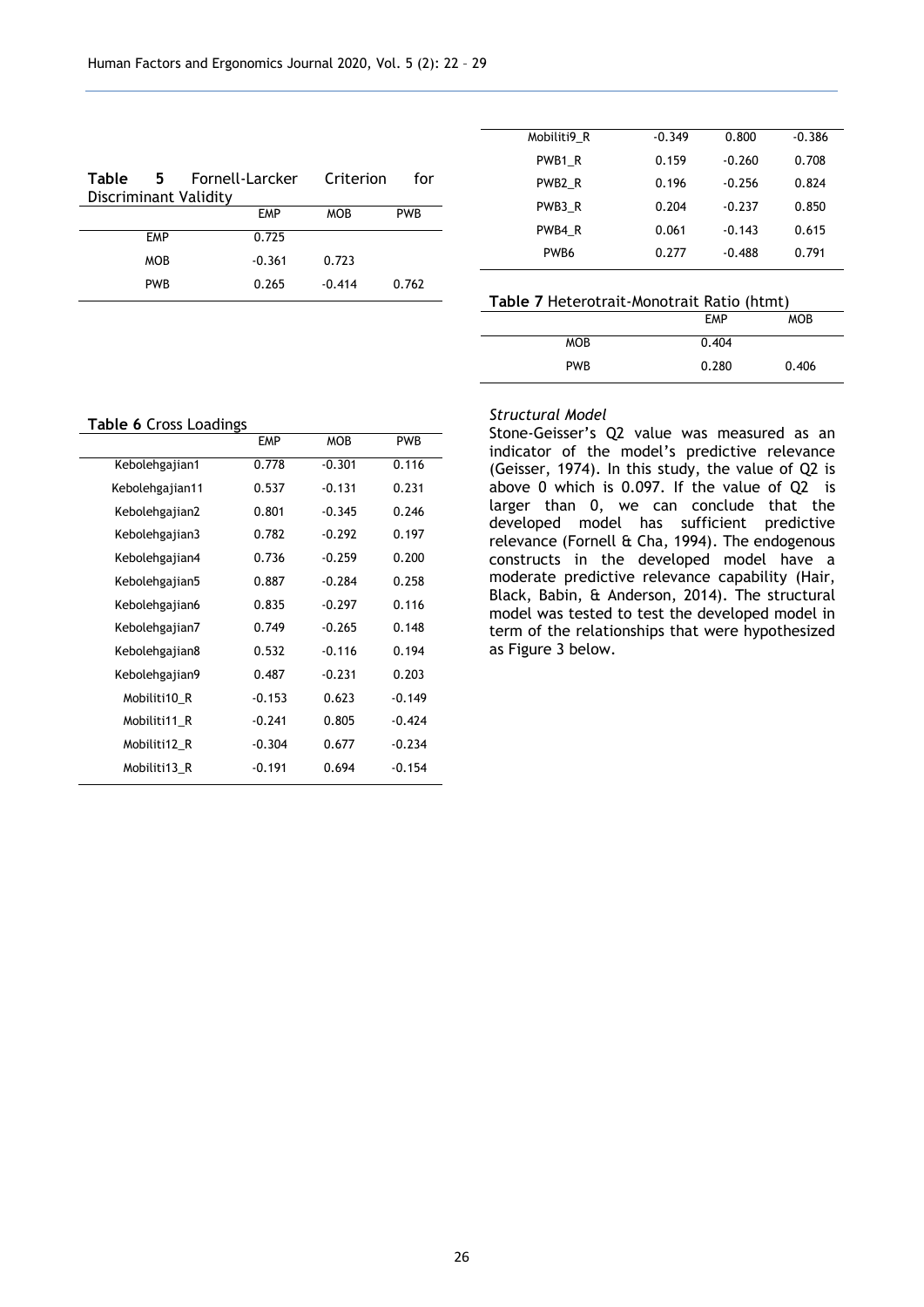

<span id="page-5-0"></span>**Figure 3** Structural model

Path analysis was used to test four hypotheses generated in earlier stages. The results are presented in

[Table](#page-5-1) *8*. There was a negative relationship (t = 4.112, p< 0.05) between psychological well-being and inter-organizational mobility. There was also a negative relationship  $(t = 3.130, p < 0.05)$ 

between employability and inter-organizational mobility. There was a positive relationship ( $t =$ 2.807, p< 0.05) between employability and psychological well-being. There was a mediator (psychological well-being) between the relationship of employability and interorganizational mobility (t =  $2.287$ , p< 0.05). Thus, all hypotheses were supported.

<span id="page-5-1"></span>

| Table 8 Hypothesis Testing            |                 |             |                           |                     |                      |
|---------------------------------------|-----------------|-------------|---------------------------|---------------------|----------------------|
|                                       | Original Sample | Sample Mean | <b>Standard Deviation</b> | <b>T</b> Statistics | P Values             |
|                                       |                 |             |                           |                     |                      |
| $PWB \rightarrow MOB$                 | $-0.343$        | $-0.351$    | 0.083                     | 4.112               | $0.000*$             |
| $EMP \rightarrow MOB$                 | $-0.270$        | $-0.290$    | 0.086                     | 3.130               | $0.001*$             |
|                                       |                 |             |                           |                     |                      |
| $EMP \rightarrow PWB$                 | 0.265           | 0.287       | 0.094                     | 2.807               | $0.003*$             |
|                                       |                 |             |                           |                     |                      |
| $EMP \rightarrow PWB \rightarrow MOB$ | $-0.091$        | $-0.099$    | 0.040                     | 2.287               | $0.011*$             |
|                                       |                 |             |                           |                     | $\sim$ $\sim$ $\sim$ |

\*p< 0.05

The magnitude of R2 was used to predict the accuracy of the developed model. In this study, the value of R2 MOB is 0.240, suggesting that 24.0% of the variance in inter-organizational mobility could be explained by psychological well-being and employability.

|             |  |  |  | Table 9 LV Index Values and LV Performances for |  |
|-------------|--|--|--|-------------------------------------------------|--|
| <b>IPMA</b> |  |  |  |                                                 |  |

| 11100      |                 |                 |
|------------|-----------------|-----------------|
|            | LV Index Values | LV Performances |
|            | (Importance)    |                 |
| <b>PWR</b> | 5.087           | 67.661          |
| <b>FMP</b> | 5.468           | 62.801          |
|            |                 |                 |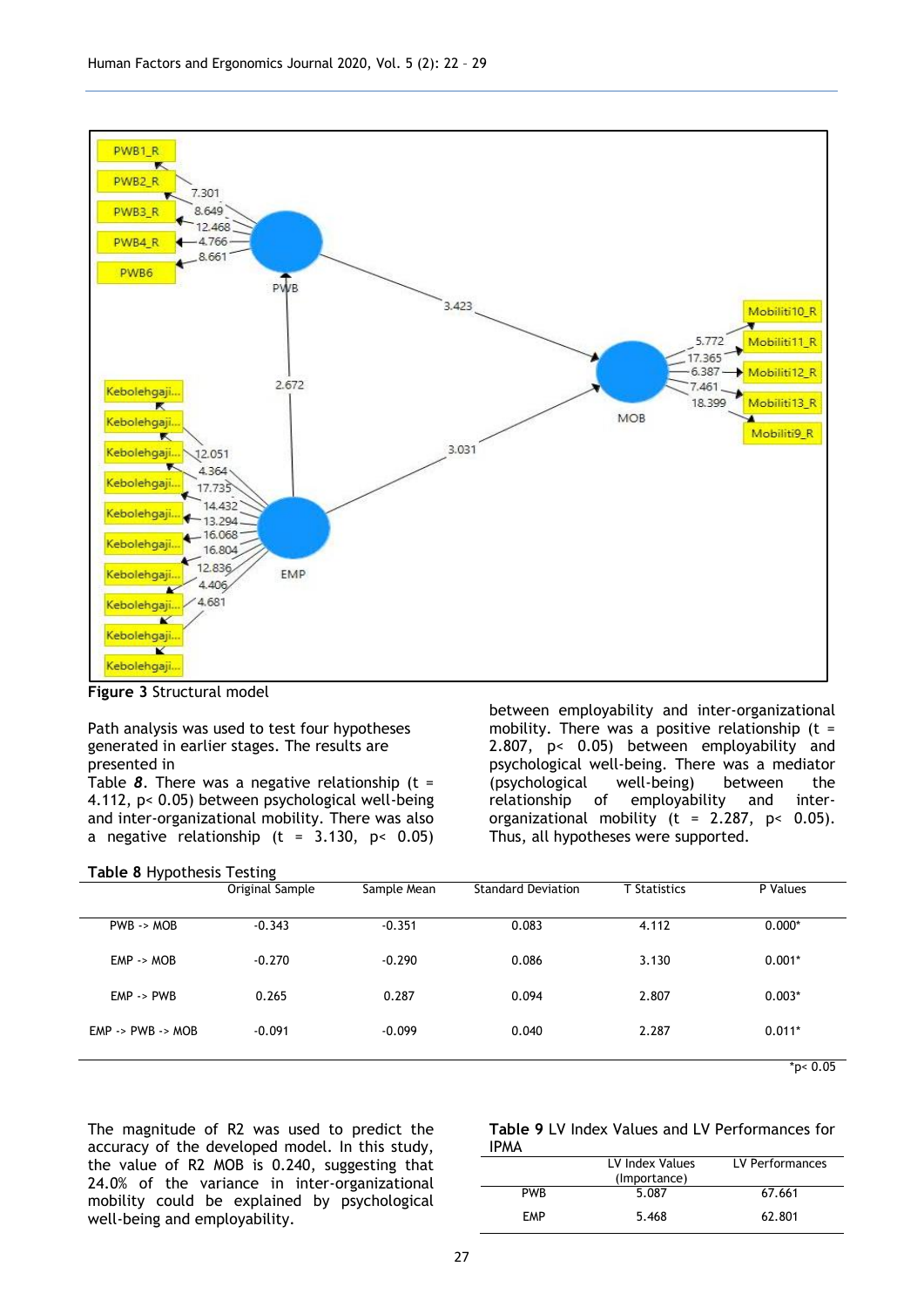As shown in [Figure](#page-6-0) 4, the Importance-Performance Map Analysis (IPMA) of interorganizational mobility reveals that psychological well-being gives a high impact on interorganizational mobility. However, employability should be highlighted by the employer in term of suitable training, et cetera.



<span id="page-6-0"></span>**Figure 4** IPMA Representation of Interorganizational Mobility

# **DISCUSSION**

Findings from this study show that there is a negative relationship between employability and inter-organizational mobility. The results show that female engineering technology graduates with higher employability are more likely to maintain their job in the current organization. This study illustrates that women prefer subjective career success rather than objective career success. The findings of this study are contrary to previous studies where employees with higher employability are more likely to get new jobs that can increase their promotion and salary [7]. This is due to gender differences in which female graduates are more likely to be a psychological success or subjective career success while male graduates are more likely to find career success in term of salary, promotion, etc.

The latest discovery in this study is psychological well-being is one of the constructs that can predict inter-organizational mobility. The researcher has not found any empirical studies on the relationship between psychological wellbeing and inter-organizational mobility. The findings show that female engineering technology graduates with higher psychological well-being are more likely to maintain their jobs than to those who are low psychological wellbeing.

The findings also show that the relationship between employability and inter-organizational mobility has partially mediated with

psychological well-being. Besides of direct relationship between employability and interorganizational mobility, the existence of psychological well-being as mediator will increase the tendency of female engineering technology graduates to maintain in the organization. This study found that psychological well-being was an important construct and could have a significant impact on inter-organizational mobility.

The findings also show that the influence of employability and psychological well-being contributes 24% to inter-organizational mobility. Another 76% is due to other factors. The findings from the IPMA analysis show that the factor contributing to inter-organizational mobility is psychological well-being whereas the importance factor needs to be highlighted by employers is employability. Employability needs to be addressed and immediate action should be taken by the employer and higher learning institutions.

This study suggests that apart from knowledge in engineering, the higher education institutions in engineering need to consider integration of<br>industrial-organizational psychology into industrial-organizational psychology into engineering enhancement of the capability of female engineering technology graduates in the industries. Employers are also encouraged to formulate work rules that can provide psychological well-being and provide suitable training and courses that can enhance<br>employability among female engineering employability among female engineering technology graduates. Employers and higher learning institutions should cooperate with each other to identify basic employability skills needed by all industries in Malaysia. Besides, employers also need to identify specific employability skills for their organization for women technologist to succeed in their workplace, especially subjective career success. Employers also should provide adequate training regarding specific employability skills to women's engineering technology graduates who are new to their workplace.

## **LIMITATION OF STUDY**

The findings of this study are limited to female engineering technology graduates from universities under MTUN aged between 22 to 35 who have a work experience from one year to 10 years in industry in Malaysia.

## **CONCLUSION**

This study proves that the construct of psychological well-being and employability can predict the intention of graduates of female engineering technology to do inter-organizational mobility in their organization. This study also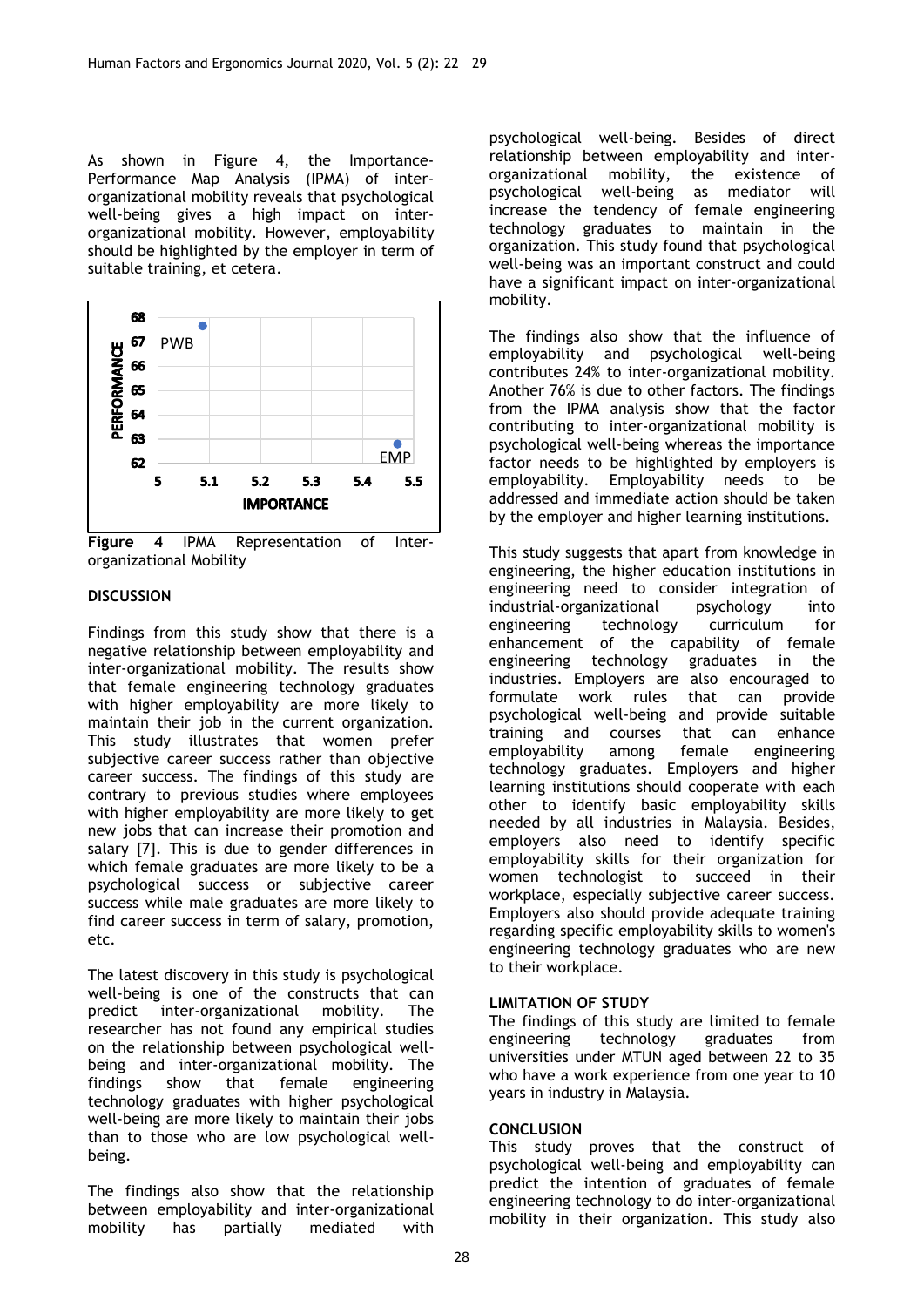shows that psychological well-being is a mediator between the relationship of employability and inter-organizational mobility which makes this model more accurate and appropriate to describe inter-organizational mobility among female engineering technology graduates in Malaysia. The developed model can be used as a guide by the industry in predicting inter-<br>organizational mobility among female organizational mobility among technologists and engineers in Malaysia and facilitating the industry in making follow-up actions.

## **ACKNOWLEDGMENTS**

This work was fully funded by a research grant under the IDE-2018-003 from Universiti Kebangsaan Malaysia.

## **REFERENCES**

Acikgoz, Y., Sumer, H. C., & Sumer, N. (2016). Do employees leave just because they can? Examining the perceived employability–turnover intentions relationship. *The Journal of psychology, 150*(5), 666-683.

Arnold, K. A., Turner, N., Barling, J., Kelloway, E. K., & McKee, M. C. (2007). Transformational leadership and psychological well-being: the mediating role of meaningful work. *Journal of occupational health psychology, 12*(3), 193.

Aronson, E., Wilson, T., & Akert, R. (1997). Social Psychology, trad. it.". *Psicologia Sociale", il Mulino, Bologna*.

Ashcraft, C., Mclain, B. & Eger, E. (2016). Women In Tech: The Facts.

Berkman, P. L. (1971). Life stress and psychological well-being: A replication of Langner's analysis in the midtown Manhattan study. *Journal of health and social behavior*, 35- 45.

Briscoe, J. P., Hall, D. T., & DeMuth, R. L. F. (2006). Protean and boundaryless careers: An empirical exploration. *Journal of Vocational Behavior, 69*(1), 30-47.

Cappelli, P. (2000). A market-driven approach to retaining talent. *Harvard business review, 78*(1), 103-103.

Cuyper, N. D., Bernhard‐Oettel, C., Berntson, E., Witte, H. D., & Alarco, B. (2008). Employability and employees' well‐being: Mediation by job insecurity. *Applied Psychology, 57*(3), 488-509.

De Cuyper, N., Mauno, S., Kinnunen, U., & Mäkikangas, A. (2011). The role of job resources in the relation between perceived employability and turnover intention: A prospective twosample study. *Journal of Vocational Behavior, 78*(2), 253-263.

Feldman, D. C., & Ng, T. W. (2007). Careers: Mobility, embeddedness, and success. *Journal of management, 33*(3), 350-377.

Fornell, C., & Cha, J. (1994). Partial Least Squares. In. RP Bagozzi (Ed.) Advanced Methods of Marketing Research (pp. 52–78): Cambridge: Blackwell.

Fugate, M., Kinicki, A. J., & Ashforth, B. E. (2004). Employability: A psycho-social construct, its dimensions, and applications. *Journal of Vocational Behavior, 65*(1), 14-38.

Geisser, S. (1974). Discussion on" Cross-validatory choice and assessment of statistical predictions by Stone. *J. Roy. Statist. Soc. Ser. B, 36*(2), 141- 142.

Hair, J. F., Black, W. C., Babin, B. J., & Anderson, R. E. (2014). *Multivariate data analysis*.

Hillage, J., & Pollard, E. (1998). Employability: developing a framework for policy analysis.

Igbaria, M. C., Laku. (1997). The impact of gender on career success of information systems professionals: A human‐capital perspective. *Information Technology & People, 10*(1), 63-86. doi:doi:10.1108/09593849710166165

Jabatan Perangkaan Malaysia. (2017). *Anggaran Penduduk Semasa Malaysia 2017*. Retrieved from Kuala Lumpur:

Mawdsley, J. K., & Somaya, D. (2016). Employee mobility and organizational outcomes: An integrative conceptual framework and research agenda. *Journal of management, 42*(1), 85-113.

Md Taib, F. (2016). *Penglibatan wanita yang mengikuti Technical Vocational Education and Training (TVET) dalam industri Oil & Gas.* Universiti Tun Hussein Onn Malaysia.

Nelissen, J., Forrier, A., & Verbruggen, M. (2017). Employee development and voluntary turnover: Testing the employability paradox. *Human Resource Management Journal, 27*(1), 152-168.